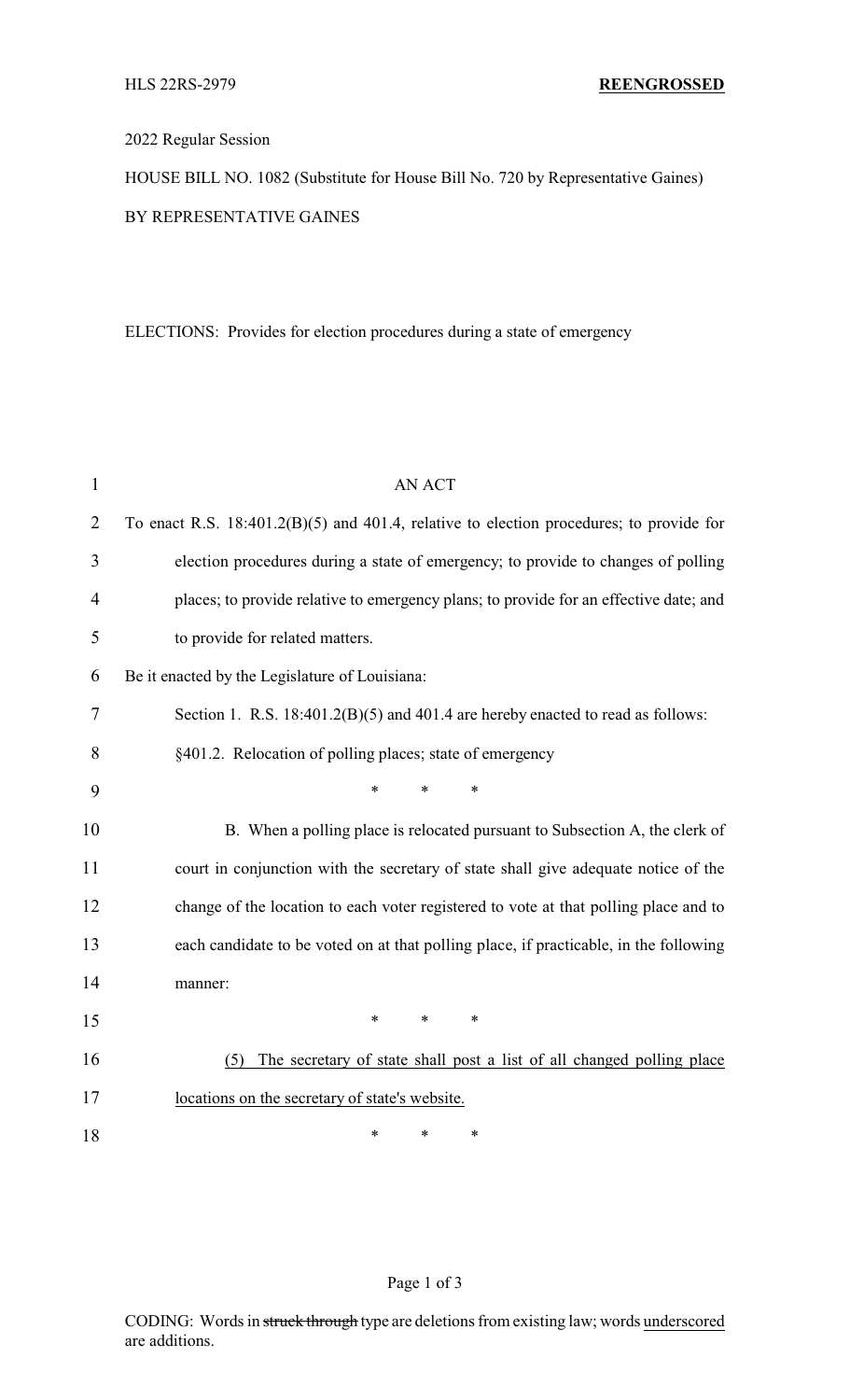# 1 §401.4. Emergency actions by the secretary of state 2 A. After the issuance of an initial proclamation or executive order by the 3 governor declaring a state of emergency within forty-five days prior to an election 4 and if the secretary of state determines that such emergency impairs an election that 5 may otherwise be held except for problems with respect to the relocation or 6 consolidation of polling places within the parish, potential shortages of 7 commissioners, or shortages of voting machines, the secretary of state shall submit 8 notice of such problems and proposed solutions to both the House and Senate 9 committees on governmental affairs as well as the governor's office. Following such 10 notice, the secretary of state shall take necessary actions to ensure the successful 11 execution of the election such as making reasonable adjustments to deadlines and 12 provisions of equipment, staffing, and other resources to ensure a safe, secure, and 13 accessible elections. 14 B. Within fifteen days following the election, the Department of State shall 15 provide a report to the legislature of actions taken pursuant to this Section. 16 Section 2. This Act shall become effective on October 1, 2022.

# DIGEST

The digest printed below was prepared by House Legislative Services. It constitutes no part of the legislative instrument. The keyword, one-liner, abstract, and digest do not constitute part of the law or proof or indicia of legislative intent. [R.S. 1:13(B) and 24:177(E)]

| HB 1082 Reengrossed | 2022 Regular Session | Gaines |
|---------------------|----------------------|--------|
|                     |                      |        |

**Abstract:** Provides for election procedures and emergency election plans during a declared state of emergency.

Present law provides that when a polling place is relocated, the clerk of court in conjunction with the secretary of state shall give adequate notice of the change of the location to each voter registered to vote at that polling place and to each candidate to be voted on at that polling place.

Proposed law provides that the secretary of state shall also post a list of all changed polling locations on the secretary of state's website.

Present law provides that after the issuance of an executive order by the governor declaring a state of emergency and if the secretary of state determines that such emergency impairs an election due to certain circumstances, the secretary of state shall certify such facts and the reasons therefor to the governor, the Senate Committee on Senate and Governmental Affairs, and the House Committee on House and Governmental Affairs.

#### Page 2 of 3